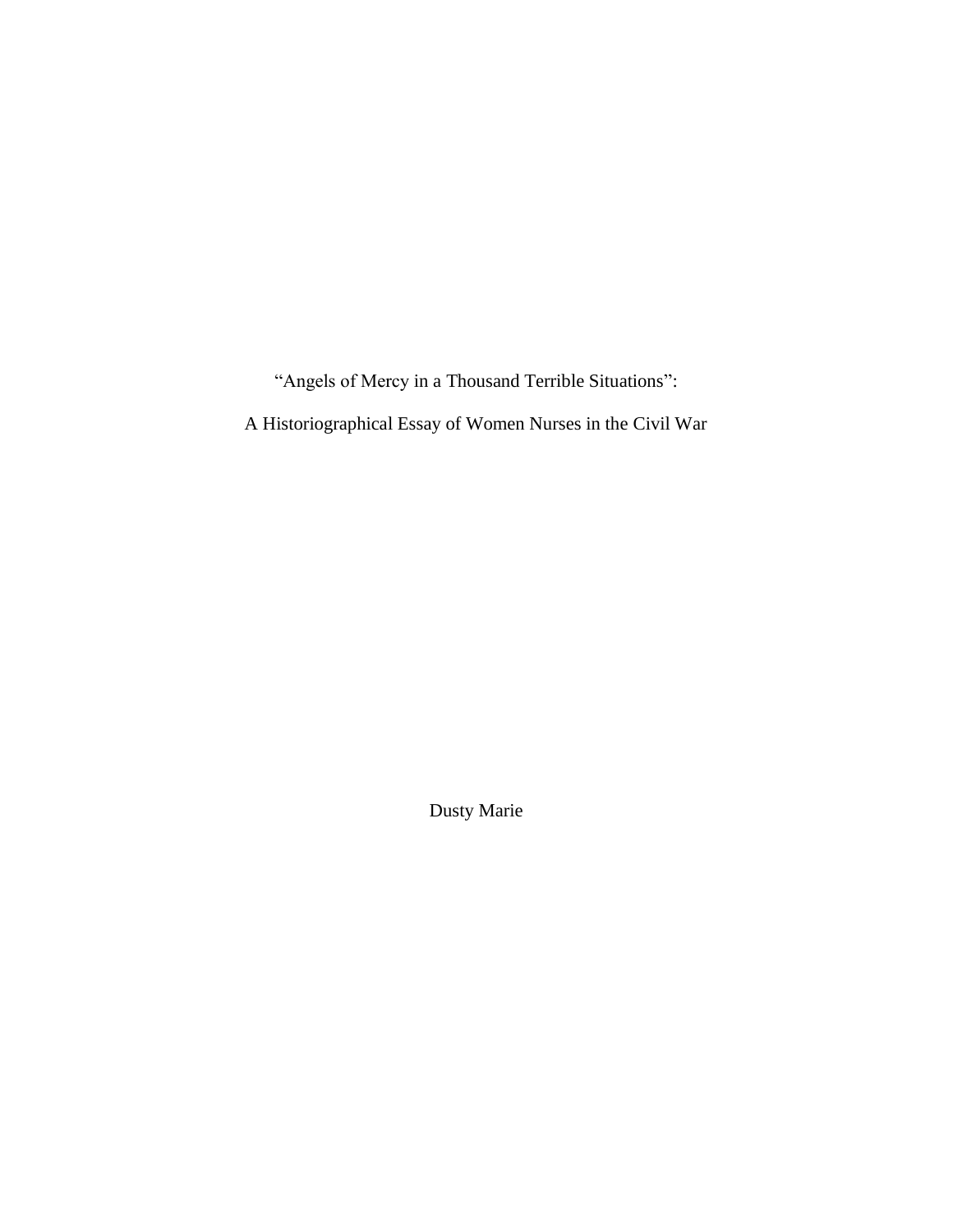## **Topic**

For American women in the mid 1800s, few domains existed outside of the traditional domestic sphere. Teaching was an acceptable occupation by period standards, but nursing was still far from being considered proper for a lady. Furthermore, at that time, according to Marilyn Mayer Culpepper and Pauline Gordon Adams, "there were no nursing schools, no diplomas, no credentials" by which to define the profession.<sup>1</sup> With the onset of war in 1861 and men being consistently drawn into the escalating conflict throughout the next four years, women took action, expanded their field of influence, and joined the fight as volunteer nurses in both the Union and the Confederacy.

Though male nurses outnumbered their female counterparts five to one in both the North and the South, approximately 3,000 women served as officially appointed nurses in the North throughout the duration of the Civil War, and thousands of others volunteered without official recognition on both sides of the conflict. Women's motivations for service were as varied as their duties. Some came simply for the "excitement" of war. Others were mothers, wives, or sisters "who rushed to the bedsides of wounded sons, husbands, or brothers and who remained to care for the sick and dying."<sup>2</sup> Aside from setting up and staffing hospital kitchens, female nurses wrote letters home for wounded soldiers, read to "those unable to see or hold a book," aided patients as they learned to use crutches, helped "men cope with the loss of a leg or an arm – or both," listened to the confessions of the dying, supported their patients' mental health, and entertained by "singing and playing musical instruments."<sup>3</sup>

<sup>1</sup> Marilyn Mayer Culpepper and Pauline Gordon Adams, "Nursing in the Civil War," *American Journal of Nursing* 88, no. 7 (July 1988): 981-982, https://www.jstor.org/stable/3425867.

 $<sup>2</sup>$  Ibid.</sup>

<sup>3</sup> Ibid., 984.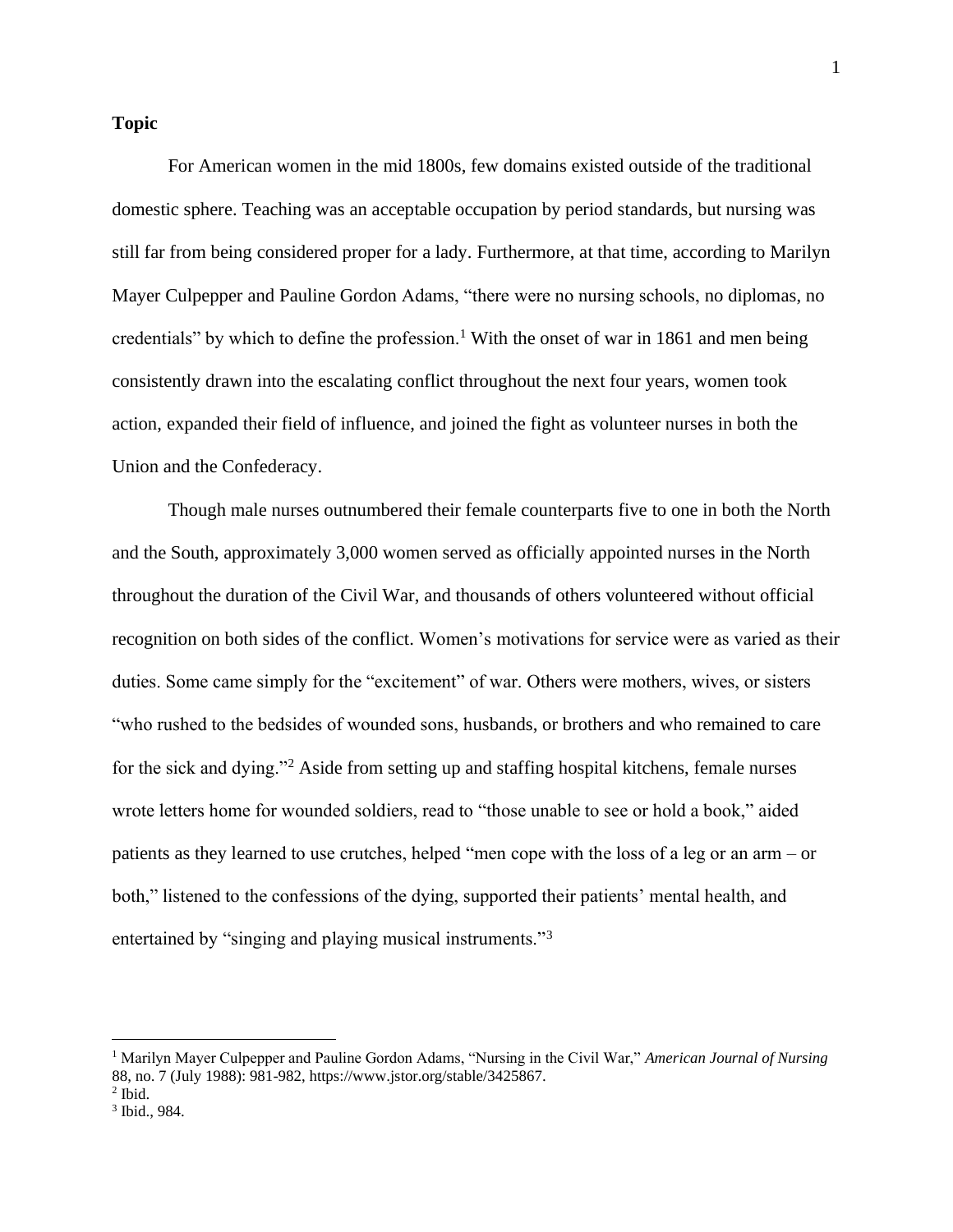Many women, inspired by the efforts of Florence Nightingale in Eastern Europe's Crimean War (1853-1856), volunteered after reports circulated "of widespread disease in military hospitals and camps and of neglect and chaos following battles."<sup>4</sup> Women who had fought for women's rights viewed the war as a "moral crusade" and saw their service as an opportunity to "prove themselves capable and equal in a man's world."<sup>5</sup> One historian, in the 1970s, even suggested that women viewed their wartime nursing as a way "to extend their power."<sup>6</sup>

On June 10, 1861, the Secretary of War appointed Dorothea Dix as Superintendent of Female Nurses though "she had done no actual nursing." She served throughout the war, selecting women thirty years old and above who were considered "plain in appearance" to provide assistance in hospitals and on battlefields.<sup>7</sup> Shortly after her hiring, Dix, in an attempt to organize the mass of females already following field regiments, "issued an order […] that only women serving as matrons or laundresses be allowed to stay." Though some women defied the order and remained, most were sent to "base hospitals where they would be supervised" after approval.<sup>8</sup> In the South, no such organization existed "to bring relief to the Confederate soldier." However, this did not deter women from volunteering as "relief workers […] most often, without pay."<sup>9</sup>

For the women chosen for service, conditions were less than ideal. Many often worked "16-hour days, sleeping on top of baggage on the hospital boats or among boxes in the supply

<sup>4</sup> Peggy Brase Seigel, "She Went to War: Indiana Women Nurses in the Civil War," *Indiana Magazine of History* 86, no. 1 (March 1990): 1, https://www.jstor.org/stable/27791351.

<sup>5</sup> Ibid., 2.

<sup>6</sup> Ann Douglas Wood, "The War Within a War: Women Nurses in the Union Army," *Civil War History* 18, no. 3 (September 1972): 202, https://muse.jhu.edu/article/419091/summary.

<sup>7</sup> Louise Oates, "Civil War Nurses," *American Journal of Nursing* 28, no. 3 (March 1928): 207, https://www.jstor.org/stable/3408924.

<sup>8</sup> Seigel, 10.

<sup>&</sup>lt;sup>9</sup> Oates, 208.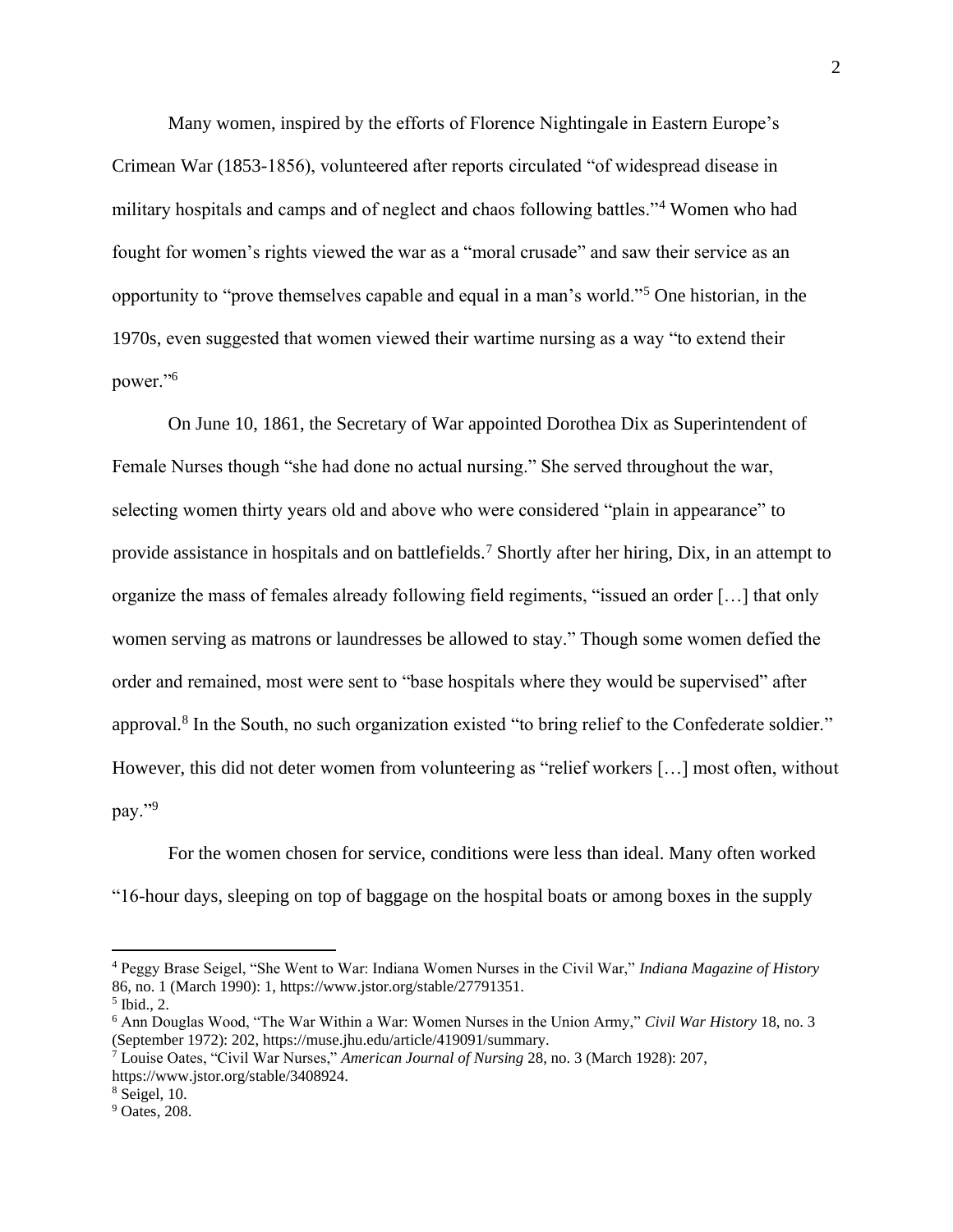rooms." Dozens, "weakened by the debilitating labor of hospital life," contracted the illnesses borne by their patients, and many succumbed to the conditions.<sup>10</sup> Even among those who remained healthy, women nurses often found themselves fighting "their own war within a war with male medical and military authorities" who did not see them as capable of holding such positions.<sup>11</sup>

Despite the difficult circumstances created by war and skepticism, "women showed the world they had the stamina, commitment, organizational ability, and talent to become a vital force in the nation." Through their efforts in the Civil War, American women were able to open up the field of nursing as a viable and respectable career for females. Their insistence on stricter standards of cleanliness and organization "laid the groundwork for developing the modern hospital."<sup>12</sup> Though their impact was great, women nurses of the Civil War went largely unrecognized until the rise of women's history, and not until the last twenty years have historians begun to consider the topic as significant within the larger context of the Civil War. An overview of the limited scholarship available which illuminates the contributions of women nurses from this era can finally bring about the celebration of service they deserve and can help to identify related areas of study which remain unexplored.

## **Historiography**

In the more than 150 years since the end of the American Civil War, literature focusing on women's wartime involvement as nurses on battlefields and in hospitals has evolved from narratives filled with sacrificial romance to scholarly studies examining female nurses' impact on the future of the profession. Prior to the rise of women's history and gender studies in the 1970s

<sup>10</sup> Culpepper and Adams, 984.

 $11$  Seigel, 12.

<sup>&</sup>lt;sup>12</sup> Culpepper and Adams, 984.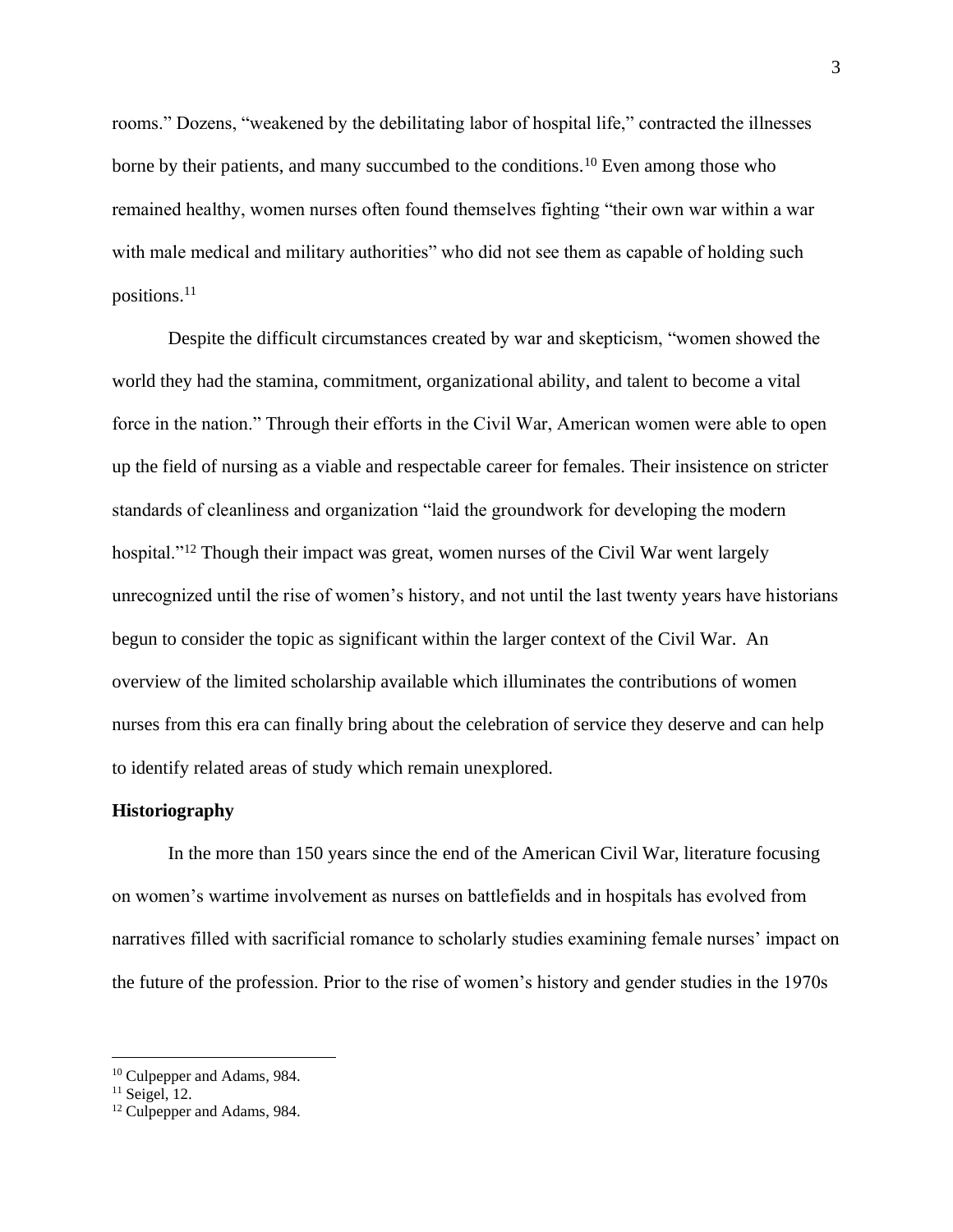and 1980s, historians' accounts of female Civil War nurses were rare, and those which did exist were often transformed into fanciful stories of heroism. Modern studies have presented a more robust understanding of the roles, influence, and lasting achievements of women nurses from both sides of the conflict.

Two years after the war came to an end at Appomattox, Frank Moore published a collection of narratives encompassing the lives of more than forty women whose Civil War service had proven heroic. *Women of the War; Their Heroism and Self-Sacrifice* was unprecedented for a period in which the "histories of wars" were still "records of the achievements of men."<sup>13</sup> According to Moore, the "story of the war" could not "be fully or fairly written if the achievements of women in it are untold."<sup>14</sup> His aim was to fill in these gaps so that "the nation" might hold "them in equal honor with its brave men."<sup>15</sup>

Although Moore's collection was significant for the era in which it was written, the individual accounts are filled with dramatic language. Nurses were described as going "down into the very edge of the fight, to rescue the wounded, and cheer and comfort the dying […]; who labored in field and city hospitals, and on the dreadful hospital-boats […]; who were angels of mercy in a thousand terrible situations."<sup>16</sup> Furthermore, he wrote that the women showed extreme courage through "adventures romantic and daring."<sup>17</sup> While such assertions were not untrue, contemporary scholars have evolved the topic to include more insight into the political, social, and medical implications of women's involvement in the war.

 $16$  Ibid., iv-v.

<sup>&</sup>lt;sup>13</sup> Frank Moore, *Women of the War; Their Heroism and Self-Sacrifice* (Hartford, CT: S. S. Scranton & Co., 1867), iii, Google Books.

 $14$  Ibid., v.

<sup>15</sup> Ibid.

 $17$  Ibid., v.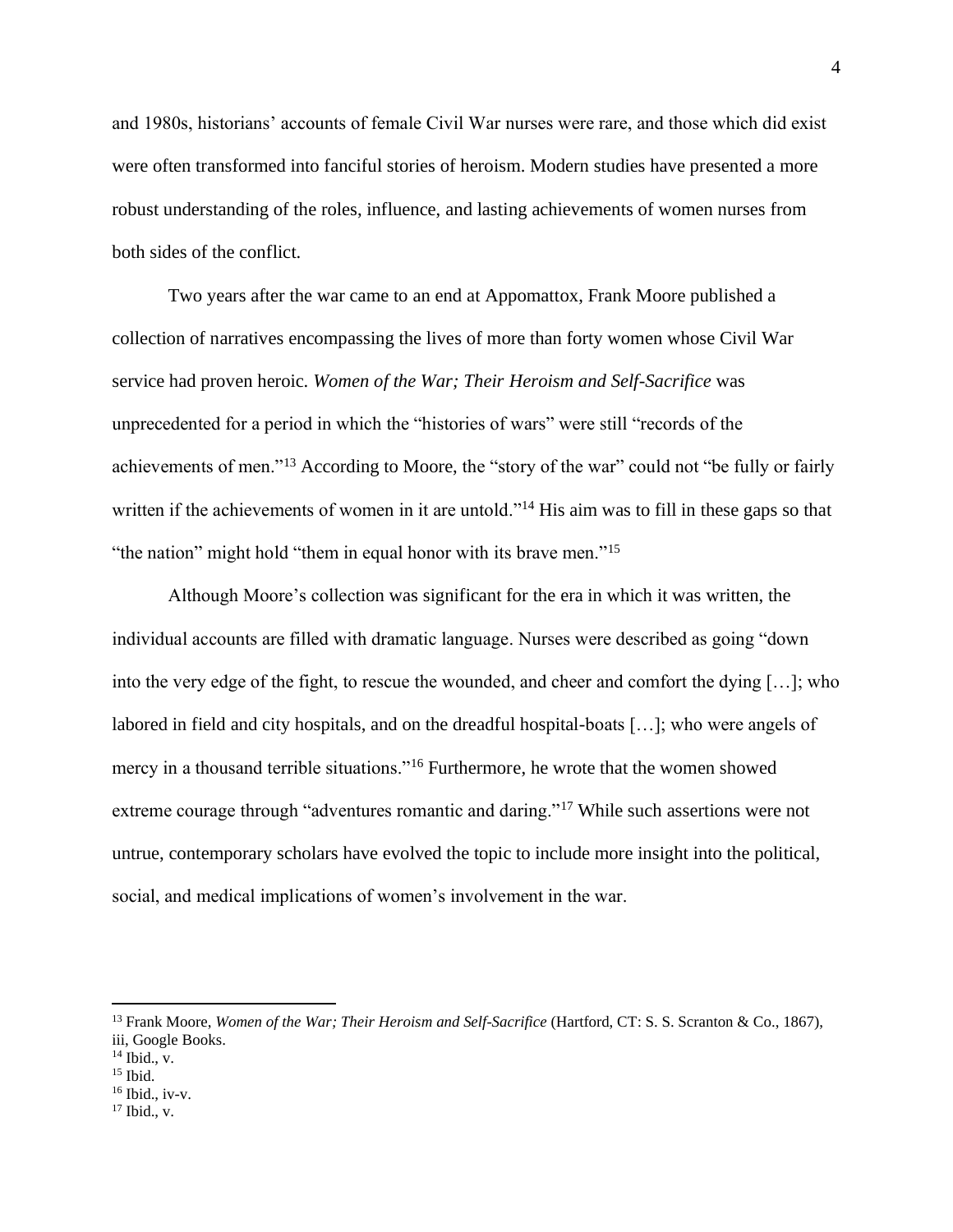George Barton, in 1898, published *Angels of the Battlefield: A History of the Labors of the Catholic Sisterhoods in the Late Civil War*. Barton clearly stated his purpose for doing so: "Many books have been written on the work of other women in this war, but aside from fugitive newspaper paragraphs, nothing has ever been published concerning the self-sacrificing labors of these Sisterhoods." He, like Moore, sought to fill notable gaps in the history of women's roles in the war.<sup>18</sup>

Barton's work would later be highly reflected in more recent articles on the Catholic Sisterhoods by Betty McNeil and Cindy Intravartolo. Their accounts, however, were much evolved from Barton's admonishment of the "ridiculously small" amount of material available for research.<sup>19</sup> His language is similar to Moore's in its overtly laudatory prose, referencing "the modest hands that bound up [soldiers'] wounds, soothed their fevered brows and performed those other acts of faith and charity that seem to belong essentially, not to the *weaker* but to the gentler sex."<sup>20</sup> Under the influence of the Victorian era's emphasis on literature for entertainment, Barton claimed he had made "a conscientious effort to avoid political, sectional or religious controversy."<sup>21</sup>

In 1928, Louise Oates attempted to approach the topic of Civil War women nurses from a more pragmatic perspective than Moore or Barton. Her brief yet concise article, "Civil War Nurses," written for the *American Journal of Nursing*, outlined how "in spite of their lack of practical training and the imperfections of the central organization of women nurses, the Union

<sup>18</sup> George Barton, *Angels of the Battlefield: A History of the Labors of the Catholic Sisterhoods in the Late Civil War* (Philadelphia: The Catholic Art Publishing Company, 1898), iii,

https://books.google.com/books?id=kWo9AQAAMAAJ&printsec=frontcover&source=gbs\_ge\_summary\_r&cad=0 #v=onepage&q&f=false.

 $19$  Ibid., iv.

<sup>20</sup> Ibid., v.

 $21$  Ibid., vi.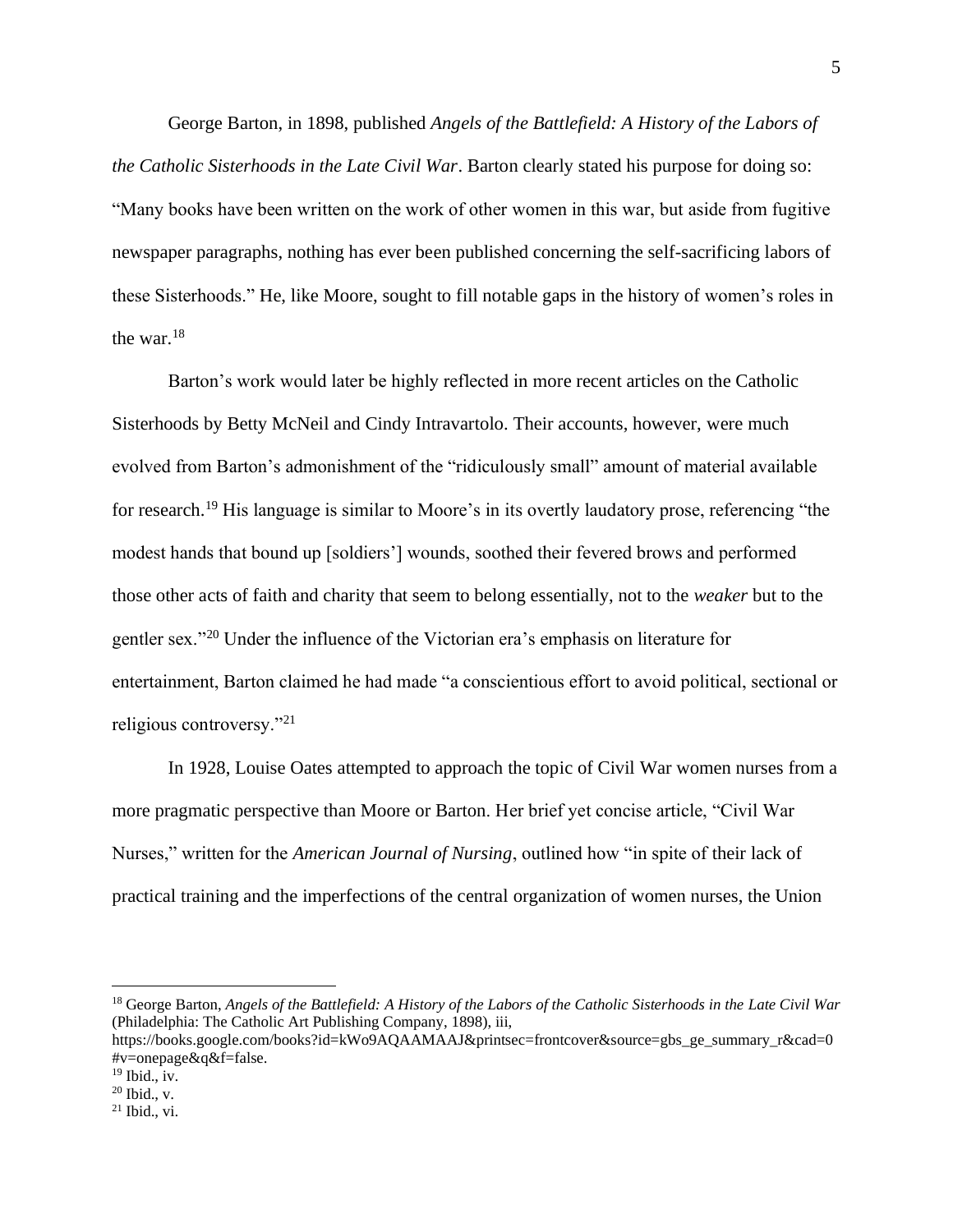Army had far better nursing care than any which preceded it in American history."<sup>22</sup> Though she, in the vein of Barton, decried the available resources as "desultory in the extreme," Oates was able to present an overview in which she argued "the service and influence of these women has not been forgotten."<sup>23</sup>

Rather than focusing on individual sketches, as did Moore, Oates included a comprehensive bibliography of existing published collections, diaries, memoirs, and letters from those serving in medical positions and instead centered her article on how "the people of the Northern States for the first time went systematically about preparing to care for their sick and wounded soldiers."<sup>24</sup> Whether due to a lack of material or the absence of an interested audience, Oates' article is void of the rich detail and historical data synonymous with more current research. However, she did improve upon the literature predating her by shifting the tone away from the fantastic and toward the factual.

As evidenced by Oates' sparse research, the topic of female nursing in the Civil War suffered from a lack of coverage for decades. The rise of feminism in the 1960s and 1970s ushered in a new focus on women's roles throughout history. One of the first to address the subject of Civil War women nurses was Ann Douglas Wood. In her 1972 article, "The War Within a War: Women Nurses in the Union Army," published in *Civil War History*, Wood highlighted the push by Civil War era female nurses to, as she stated, "attack [...] the very professionalism which had exiled them to a domestic shrine."<sup>25</sup> Throughout her article, she emphasized the methods in which women were able to wage "their own war […] on the

<sup>22</sup> Louise Oates, "Civil War Nurses," *American Journal of Nursing* 28, no. 3 (March 1928): 207, https://www.jstor.org/stable/3408924.

<sup>23</sup> Ibid., 207, 209.

<sup>24</sup> Ibid., 207.

<sup>25</sup> Wood, 198.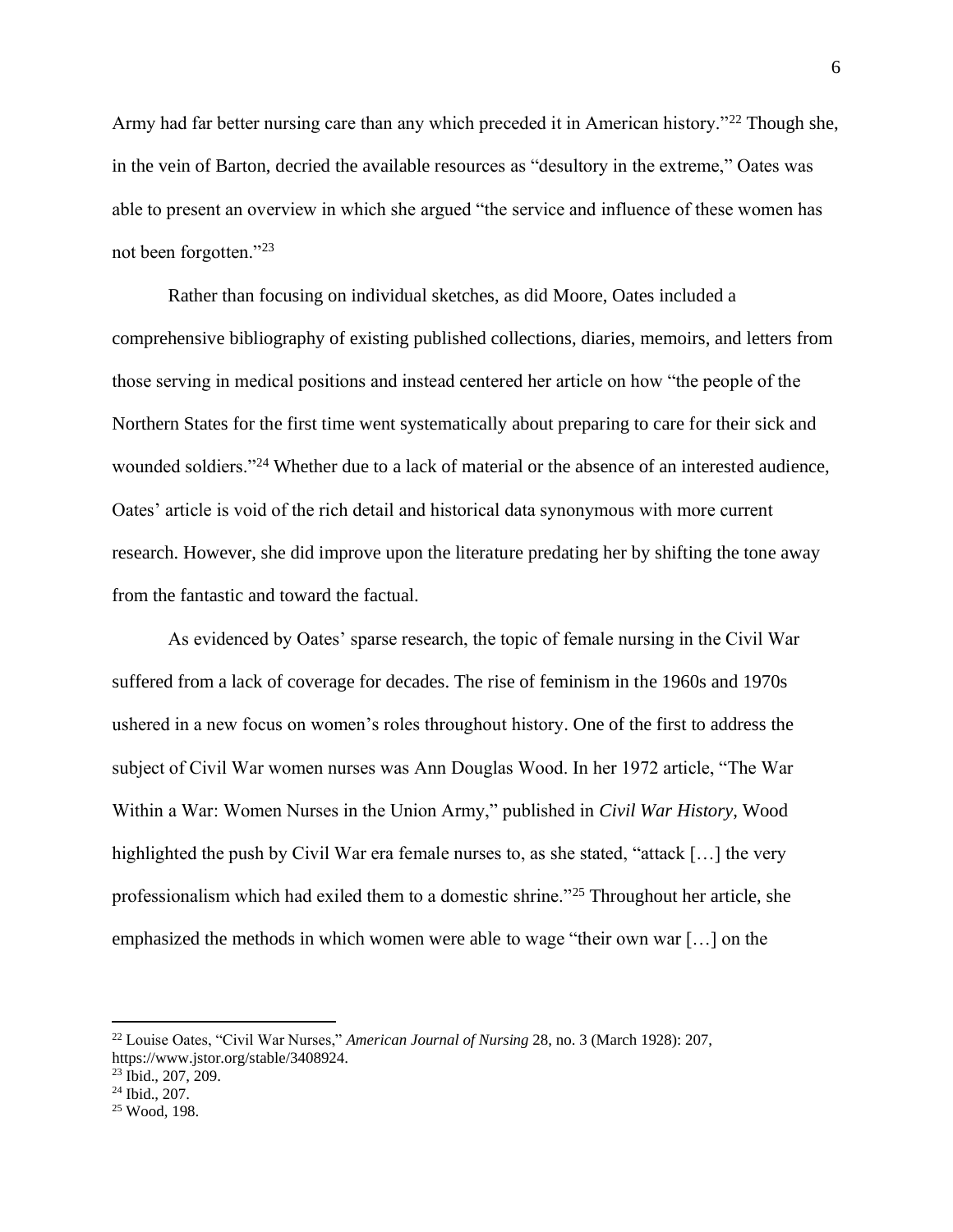masculine establishment that tried to exclude them."<sup>26</sup> Though her article introduces the topic into the modern era, there are numerous flaws throughout. Largely influenced by the period in which it appeared, the article reads more as a feminist manifesto than a true work of scholarship. Also, the language Wood employed harkened back to the romantic, heroic prose of Moore's and Barton's books by referencing a nurses' work as "herculean labors in a veritable Augean stable of a hospital."<sup>27</sup>

By the 1980s and 1990s, literature influenced by the new women's and gender histories emerged in earnest. In 1988, Marilyn Mayer Culpepper and Pauline Gordon Adams co-wrote an article for the *American Journal of Nursing*, entitled "Nursing in the Civil War," tackling the subject introduced into the new era by Wood fifteen years earlier. Much like Oates' article, Culpepper and Adams' offering is a relatively short exploration of the subject. They, however, opened the door to deeper examinations by calling attention to the medical conditions which women intended to improve by their service.<sup>28</sup> Though much of the article is repetitive of the larger themes covered by Wood, Culpepper and Adams approached the topic in a more scholarly fashion, eschewing overtly feminist language, to demonstrate how women overcame "the early skepticism of the surgeons and general public about the propriety and ability of women to serve as nurses," and as a result, were able change the nursing and medical professions in numerous ways.<sup>29</sup>

Peggy Brase Seigel narrowed the focus on female nurses to those hailing from a single state for her 1990 article in the *Indiana Magazine of History*. In "She Went to War: Indiana Women Nurses in the Civil War," Seigel identified numerous nurses who lent their aid to the

<sup>26</sup> Ibid., 200.

<sup>27</sup> Ibid., 207.

<sup>28</sup> Culpepper and Adams, 982-984.

<sup>29</sup> Ibid., 984.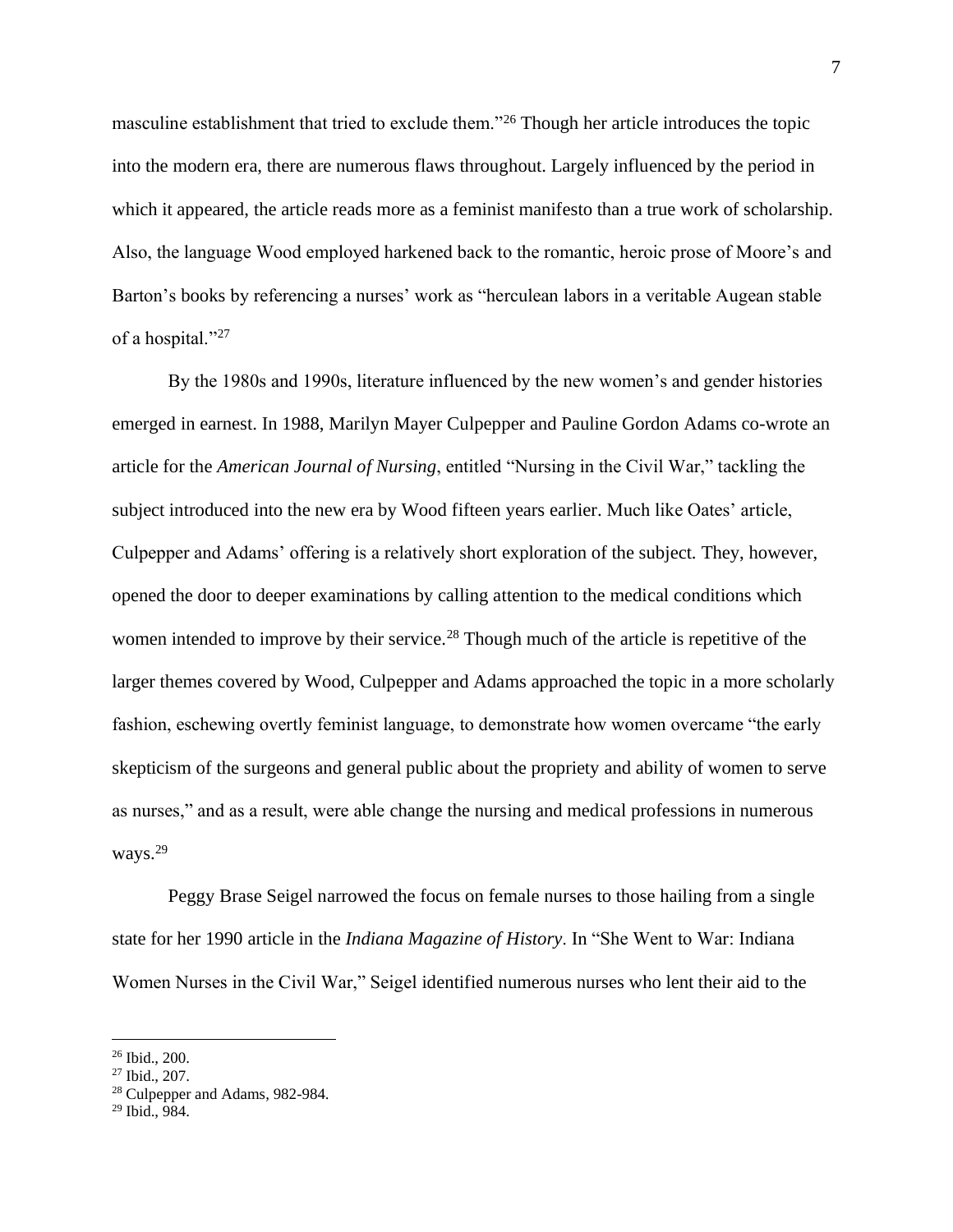cause of the North, and much as Moore had done, created narratives of their service. She, however, went further than her predecessor by also addressing Indiana women's overall contributions in playing "a strategic role in Governor Morton's aggressive organization [the Indiana Sanitary Commission] to help Indiana soldiers."<sup>30</sup> Seigel also called out Ann Douglas Wood for her article's sole focus on "the general resistance that women nurses met from male authorities" and hoped that her own article would shed some light on the "exceptions to this rule." $31$ 

In the 1992 article, "The Inhospitable Hospital: Gender and Professionalism in Civil War Medicine," published in *Signs: Journal of Women in Culture and Society*, Jane Schultz followed in the footsteps of Wood with an account exploring women's involvement in Civil War medicine and the often-uninviting environment awaiting their service. In fact, she, like Seigel, criticized Wood for failing "to perceive [the power struggle's] true terms." Schultz argued that "replacing" male decision makers with females was not the nurses' goal; delivering more humane care to patients was."<sup>32</sup> By refocusing attention to the internal dynamics of the system, she demonstrated how "[w]omen's response to the desperate need for better medical care in Civil War hospitals helped pave the way for the postwar professionalization of nursing."<sup>33</sup> In contrast to Wood, Schultz's work is a far more insightful, well-researched, and unbiased creation.

Schultz's intent was reflective of Moore's objective to convey a more complete history through the inclusion of women. Through her article, she sought to "restore women to the interactive role they played with male medical officials in military hospitals."<sup>34</sup> She asserted that

<sup>33</sup> Ibid., 365.

<sup>30</sup> Seigel, 27.

 $31$  Ibid., 3.

<sup>32</sup> Jane E. Schultz, "The Inhospitable Hospital: Gender and Professionalism in Civil War Medicine," *Signs: Journal of Women in Culture and Society* 17, no. 2 (Winter 1992): 375, https://www.jstor.org/stable/3174468.

<sup>34</sup> Ibid., 365.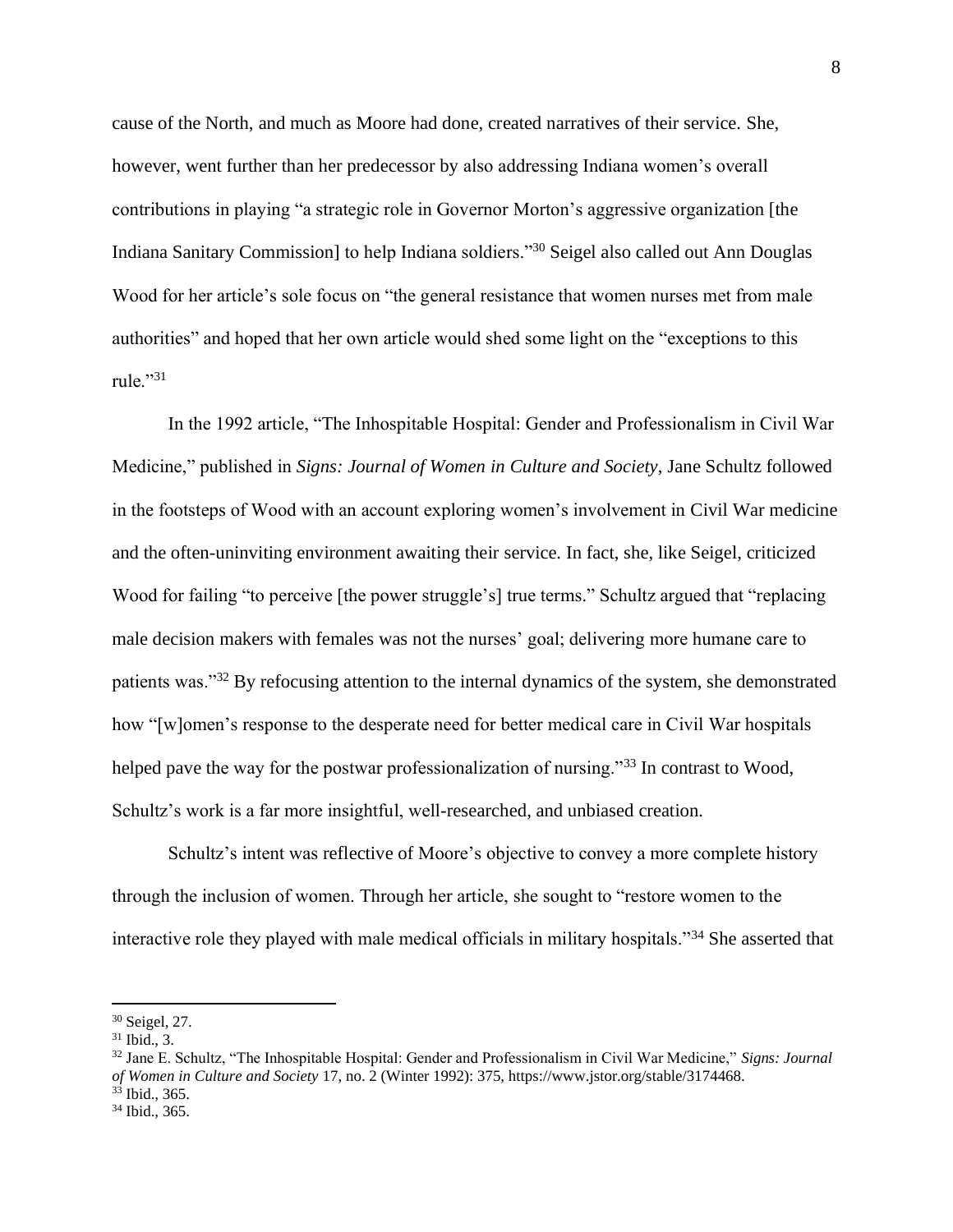"historians of the war have downplayed or ignored altogether the presence of female hospital workers […] because of a perception that only men make, fight, and matter in wars."<sup>35</sup> However, rather than viewing these individuals from a superhuman perspective, Schultz used these women's stories to "shed light on the conflicts that emerged […] over issues of corruption, bureaucratic inhumanity, and morality in Civil War hospitals" thereby introducing a variety of fresh lenses to the topic of study.<sup>36</sup>

Two years later, Schultz expanded on her research in the article, "Race, Gender, and Bureaucracy: Civil War Army Nurses and the Pension Bureau," for the *Journal of Women's History*. By exploring the legislation and politics surrounding the decisions of the post-Civil War Pension Bureau in granting or withholding pay from women who had served as nurses, she offered a "glimpse [into] the working relations of men and women, African Americans and whites, and slaves and free people in Union Civil War military hospitals."<sup>37</sup> As Schultz asserted, despite the often contentious environment in which women nurses found themselves throughout the duration of the war, "the Army Nurses' Pension Act of 1892 […] tacitly acknowledged that women's war work had been roughly equivalent to the work of soldiers, a remarkable concession."<sup>38</sup>

In a departure from previous scholarship on female nurses, Schultz highlighted the role of African Americans who performed hospital work. Though the article is lacking in rich detail with regards to the marginalized group, it did demonstrate the inequalities of the period by showing how the "Bureau's handling of black women's claims reflected the white cultural

 $35$  Ibid.

<sup>36</sup> Ibid., 366.

<sup>37</sup> Jane E. Schultz, "Race, Gender, and Bureaucracy: Civil War Army Nurses and the Pension Bureau," *Journal of Women's History* 6, no. 2 (Summer 1994): 45, 10.1353/jowh.2010.0384. <sup>38</sup> Ibid., 48.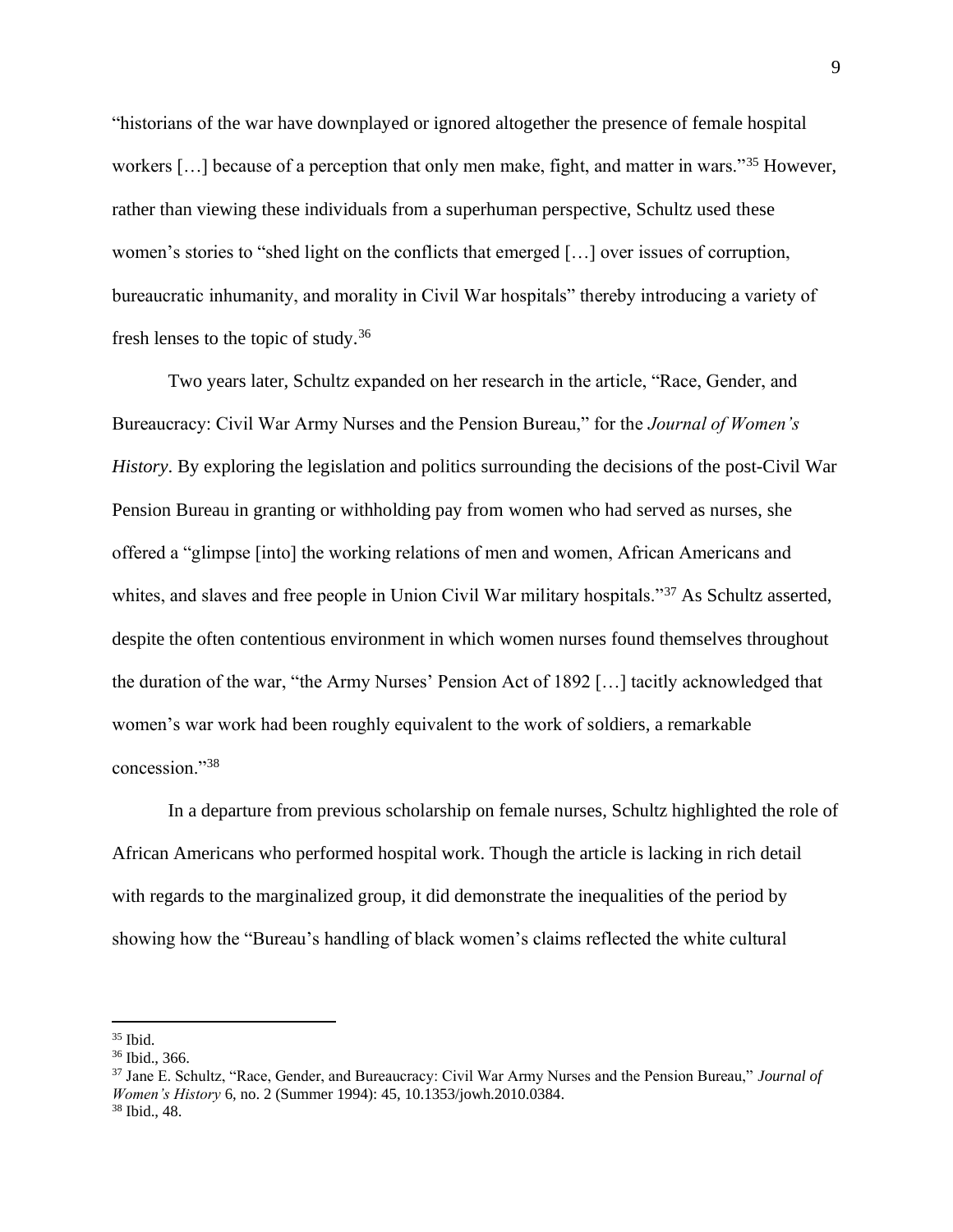assumptions that black women's hospital work did not measure up to white women's and that black women had not been motivated by patriotism as white women had."<sup>39</sup> Schultz provided the foundation for a topic which has only just begun to be acknowledged.

Like Seigel, Kathleen Hanson constricted the focus of Civil War nurses in her 2004/2005 article, "Down to Vicksburg: The Nurses' Experience," written for the *Journal of the Illinois State Historical Society*. She argued that the nurses who "participated in the Vicksburg campaign" have been silenced and that their "perspectives on the campaign have not been illuminated" nor have their "experiences […] been widely shared."<sup>40</sup> Hanson further asserted that Vicksburg "presents a microcosm of the female nursing experience in the Union army of the Civil War."<sup>41</sup> By exploring the accounts of three Union nurses and their experiences in field and general hospitals and aboard transport ships, she offered a more personal account on "the nature of their work, their daily lives, and […] their thoughts on the battle."<sup>42</sup>

In 2005, Nina Silber focused her broad research on the efforts of women in the North for her book, *Daughters of the Union: Northern Women Fight the Civil War*. Silber's account demonstrated how "women chipped away at the model of Republican motherhood, exposing certain conflicts and contradictions implicit in the notion that women's patriotism had to be tied to the home."<sup>43</sup> Taking a more political course than much of the previous literature and building upon the research of Schultz, she posited that the women who served as nurses "came to

<sup>39</sup> Ibid., 53.

<sup>40</sup> Kathleen S. Hanson, "Down to Vicksburg: The Nurses' Experience," *Journal of the Illinois State Historical Society* 97, no. 4 (Winter 2004/2005): 286, https://www.jstor.org/stable/40193667.

<sup>41</sup> Ibid., 287.

<sup>42</sup> Ibid., 288.

<sup>43</sup> Nina Silber, *Daughters of the Union: Northern Women Fight the Civil War* (Cambridge, MA: Harvard University Press, 2005), 5, https://search-ebscohost-

com.ezproxy.snhu.edu/login.aspx?direct=true&db=nlebk&AN=282207&site=eds-live&scope=site.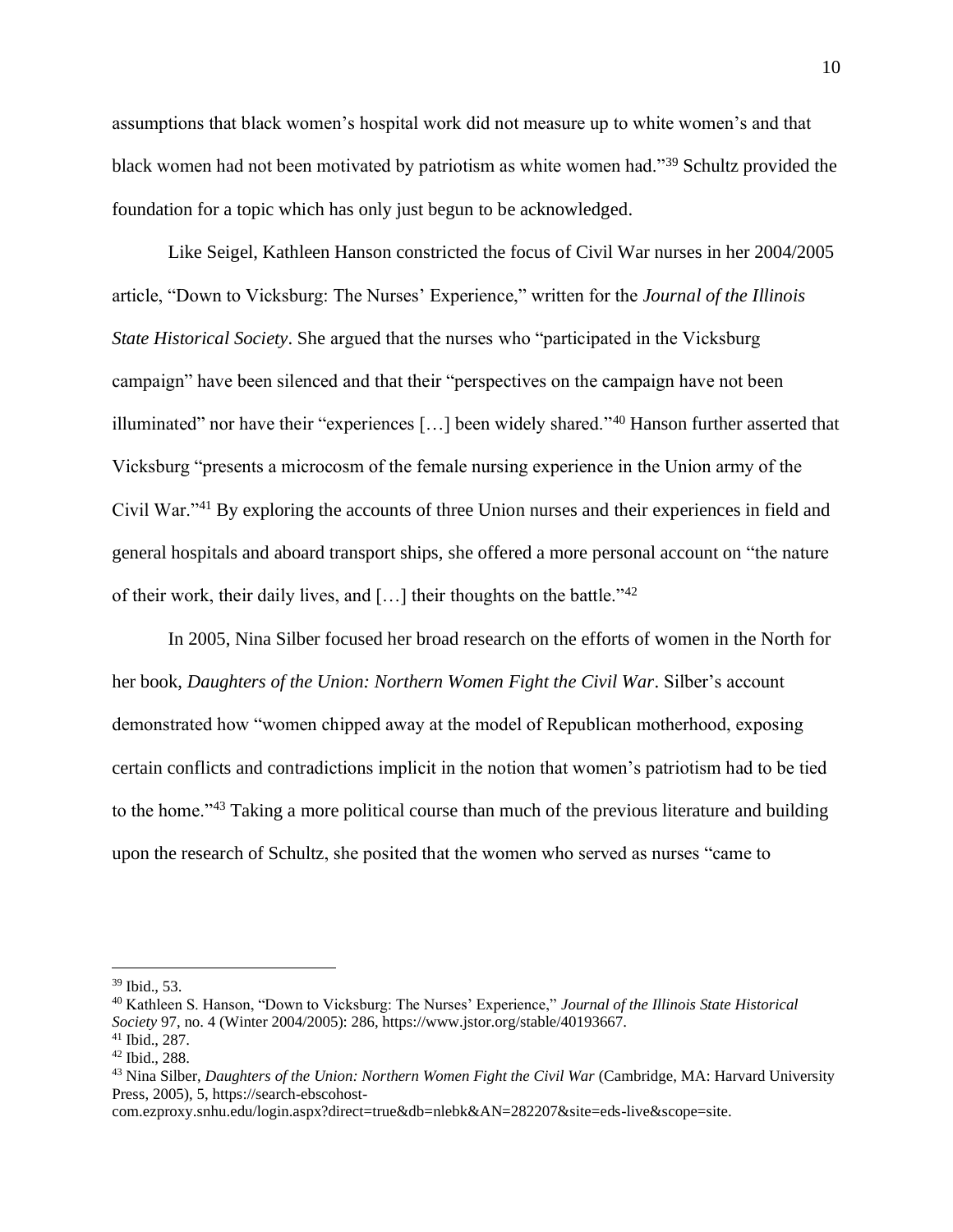understand better than most that the war, and their government, demanded allegiance more than it encouraged their critical interaction."<sup>44</sup>

Silber, like Schultz, explored the relationships of women nurses across gender, race, and class. She also agreed with Schultz in shirking Wood's dominant feminist perspective in favor of an account which showed how women challenged their sphere of influence while also upholding the status quo. According to Silber, "Union nurses learned significant lessons in civic engagement and political expression, but those lessons placed considerably less emphasis on expressing independent opinions than respecting the established hierarchy and following the orders of male superiors."<sup>45</sup> In essence, Silber provided a critical exploration into the impact of the Northern women glorified for their heroics by Moore nearly 140 years prior to her own publication.

In her 2012 book, *Worth a Dozen Men: Women and Nursing in the Civil War South*, Libra Hilde did for Confederate women what Silber did for those of the North. Hilde's purpose in exploring Southern female nurses was to examine "their contributions and sacrifices, their relationships with patients, surgeons, and the home front, and ultimately their changed sense of themselves."<sup>46</sup> As she argued, in a war defined by the defense of foundational ideas, "[n]urses emerged as the female equivalent of citizen-soldiers."<sup>47</sup>

Throughout her work, Hilde noted that existing scholarship on female nurses in the Civil War era tended to focus solely on Union nurses, while Confederate nurses were often portrayed as caricatures of the proper Southern lady. In response, she asserted that "Southern women […]

<sup>44</sup> Ibid., 11.

<sup>45</sup> Ibid., 221.

<sup>46</sup> Libra R. Hilde, *Worth a Dozen Men: Women and Nursing in the Civil War South* (Charlottesville, VA: University of Virginia Press, 2012), 1, https://ebookcentral-proquest-com.ezproxy.snhu.edu/lib/snhuebooks/reader.action?docID=3444036.

<sup>47</sup> Ibid., 1-2.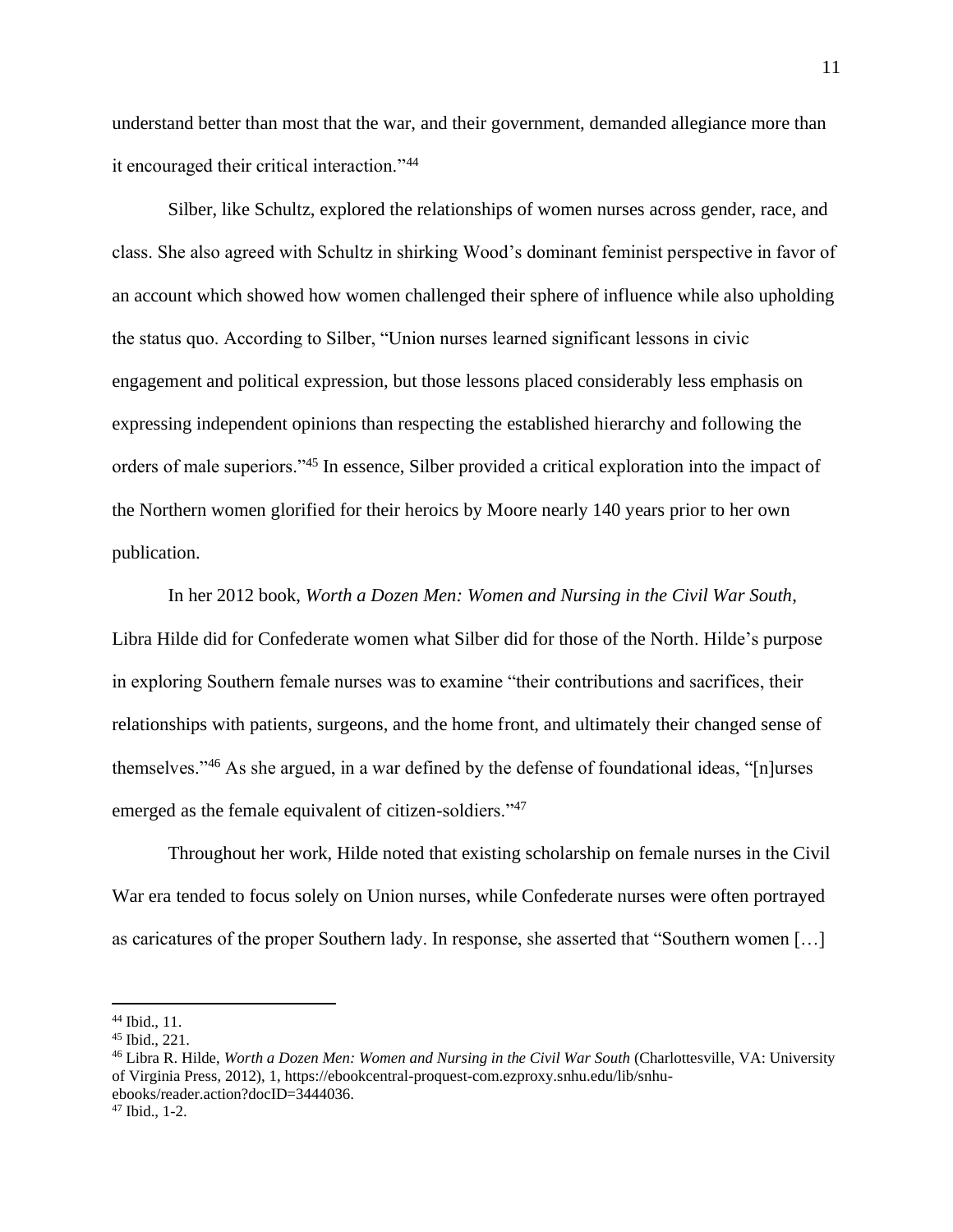deserve a more accurate representation in the story of the war."<sup>48</sup> Essentially, one of Hilde's primary goals was to draw attention away from the fantastical narratives of writers such as Moore and Barton and the overtly feminist language of Wood.

Similar to Schultz's exploration into the internal machinations of the medical system, Hilde devoted much time to examining the relationships of female nurses to both their patients and their co-workers. While Schultz's approach, as well as Silber's, was more political, Hilde's was typically more social and cultural as she surveyed female identity through diaries, letters, and memoirs. Her contention that Southern nurses' "contributions to the war" were "explicitly pro-Confederate and allowed women to function as political actors" in celebration of their own efforts rather than being lauded by men for their pious self-sacrifice (in the manner of Moore and Barton) reveals the evolution in the historiography of the topic over the last century and a half.<sup>49</sup>

Hanson's 2004/2005 article appeared to have shifted the trend from a general overview of women nurses to a more concentrated study of individual groups. Two more recent articles have continued this move. In 2013, Betty Ann McNeil published "Daughters of Charity: Courageous and Compassionate Civil War Nurses" in the *U.S. Catholic Historian*. As she stated in her article, her reason for emphasizing the work of the group is because "the charitable endeavors of these sister nurses have often been overlooked by modern historians."<sup>50</sup> Barton's 1898 book had begun this important research. However, limited resources had left the subject of study predominantly untouched for more than a century.

<sup>48</sup> Ibid., 13-15.

<sup>49</sup> Ibid., 4.

<sup>50</sup> Betty Ann McNeil, D.C., "Daughters of Charity: Courageous and Compassionate Civil War Nurses," *U.S. Catholic Historian* 31, no. 1 (Winter 2013): 51, https://www.jstor.org/stable/24584778.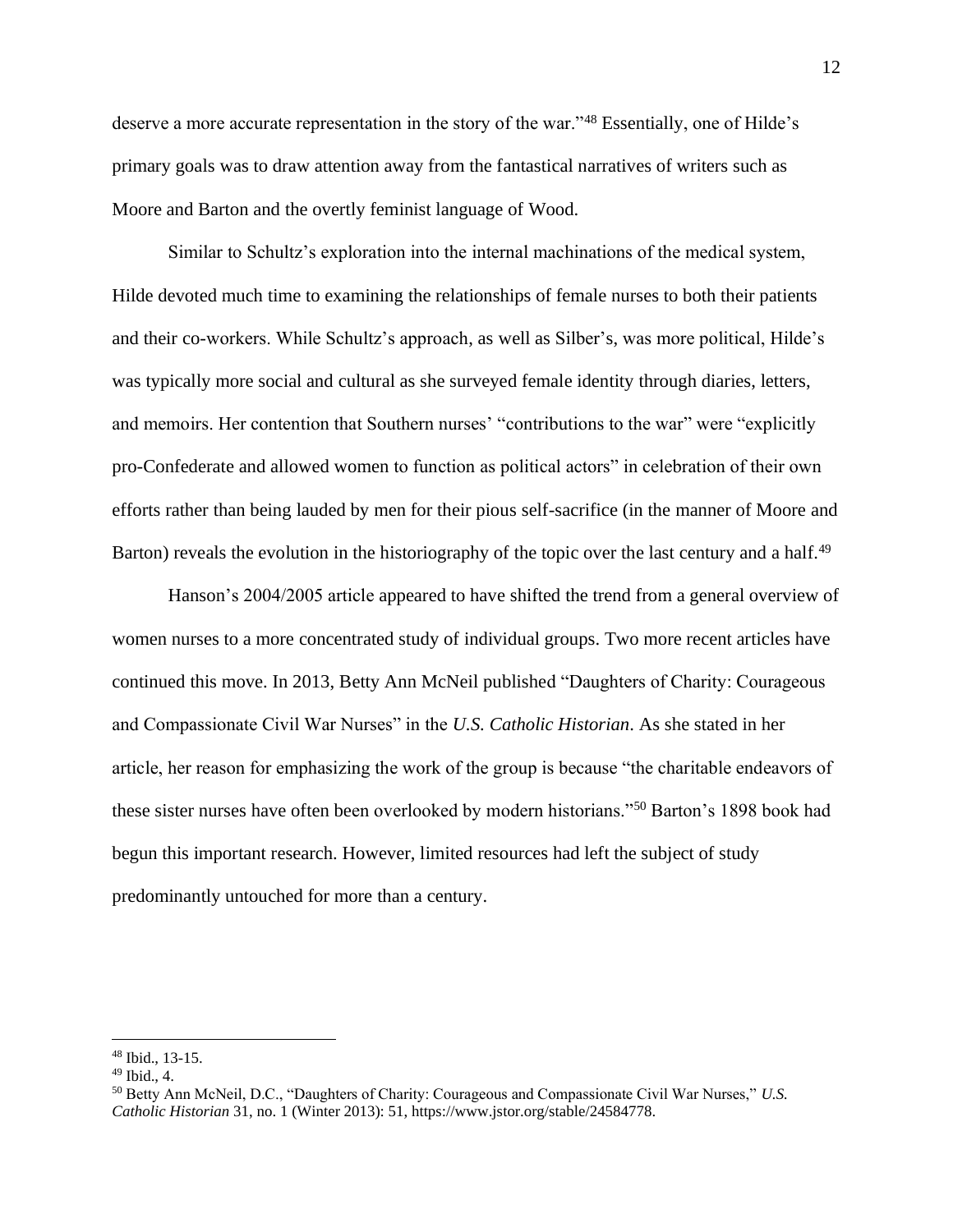McNeil explored the contributions of the "more than 300 Daughters of Charity during the Civil War."<sup>51</sup> Unlike most volunteer nurses, the sisters were "a neutral relief corps to both Northern and Southern armies" and were one of only four "religious communities" who "had previous hospital experience in the U.S."<sup>52</sup> Despite this enlightening and little examined information, McNeil often descended into the same overtly laudatory language that Moore used when describing women nurses two years after the end of the war. In this, her work bore striking similarities to Barton's book. She even claimed that other volunteer nurses "viewed the sisters as outsiders and resented the military authorities' esteem for them" for being "humble, charitable women of integrity and courage who lived the faith they professed."<sup>53</sup>

Cindy Intravartolo followed McNeil a year later with a similar exploration in her 2014 article, "St. Mary's Goes to War: The Sisters of the Holy Cross as Civil War Nurses,' in the *Journal of the Illinois State Historical Society*. Like McNeil and Barton, she laments the historical exclusion of "the lesser-known groups of women who also contributed significantly to Civil War nursing."<sup>54</sup> Both McNeil's and Intravartolo's articles are similar in structure, examining their respective groups from their origins to their locations of service in the war and the lasting impacts of the sisters' aid. Intravartolo's approach, however, is far more fact-based and less romantic, even though she asserted (without convincing evidence) that, unlike the sisters, "civilian volunteers would only attend the wounded and refused to treat those with infectious diseases."<sup>55</sup> Though both articles suffered from personal bias and a general lack of proper research, the authors' each presented intriguing insight into the seldom recognized Civil

<sup>51</sup> Ibid., 52.

<sup>52</sup> Ibid., 51, 54.

<sup>53</sup> Ibid., 54, 72.

<sup>54</sup> Cindy Intravartolo, "St. Mary's Goes to War: The Sisters of the Holy Cross as Civil War Nurses," *Journal of the Illinois State Historical Society* 107, nos. 3-4 (Fall/Winter 2014): 370, https://www.jstor.org/stable/10.5406/jillistathistsoc.107.3-4.0370.

<sup>55</sup> Ibid., 385.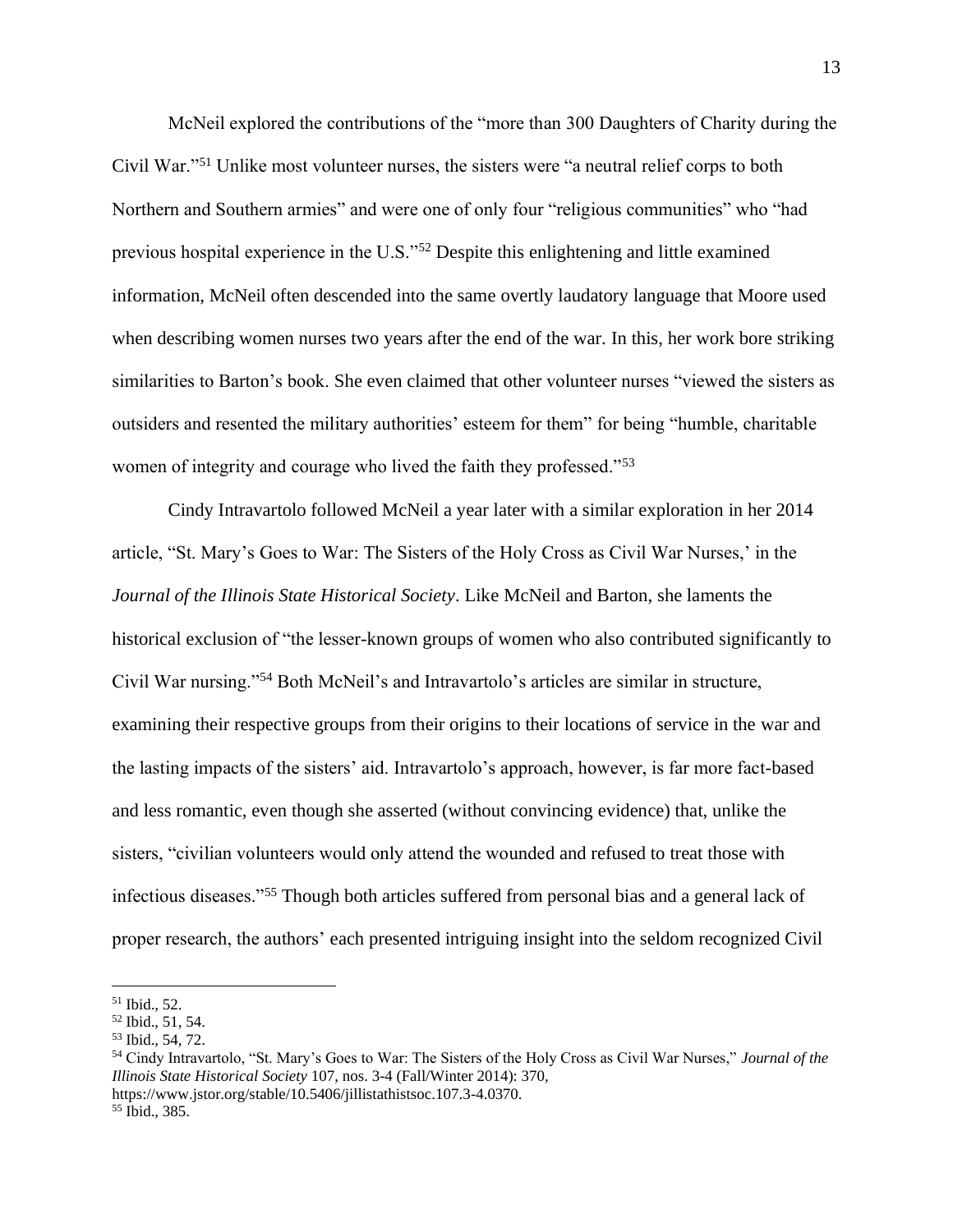War service of the Catholic sisterhoods and, after more than one hundred years since the first appearance of Barton's book, reintroduced a narrowed focus on the contributions of these individual groups.

## **Conclusion**

It is clear the historiography of Civil War women nurses has advanced greatly over the last 150 years, yet there remains much work to be done. Individual biographies of the more wellknown women, such as Clara Barton and Louisa May Alcott, are numerous, as are the published memoirs, letters, diaries, and journals of the women who served. However, critical interpretations of and scholarly insights into the topic are a fairly new creation and continue to be rare.

Beginning with Seigel's exploration of Indiana's Civil War nurses in 1990, scholarship evolved from heroic tales and empowerment monologues to legitimate examinations of the work of women nurses. More current literature draws largely from the women's individual experiences rather than their collective affairs, but considerable gaps have emerged as a result. Jean Schultz's article, "Race, Gender, and Bureaucracy," raised important questions into the experiences of African American women nurses but failed to fully explore the topic. Likewise, due to the difficulty in locating appropriate resources, Hilde's book is the only known scholarship of its kind focusing solely on Confederate nurses. Both of these areas deserve further examination.

There is undoubtedly untapped potential in many repositories across the nation. As noted by Betty McNeil, in 2000, researchers discovered the *Daughters of Charity Civil War Annals*, a "500-page three-volume manuscript […] containing 'Notes of the Sisters' Services in Military Hospitals, 1861-1865, Annals Civil War, 1861-1865 – War Between the States.'"<sup>56</sup> Furthermore,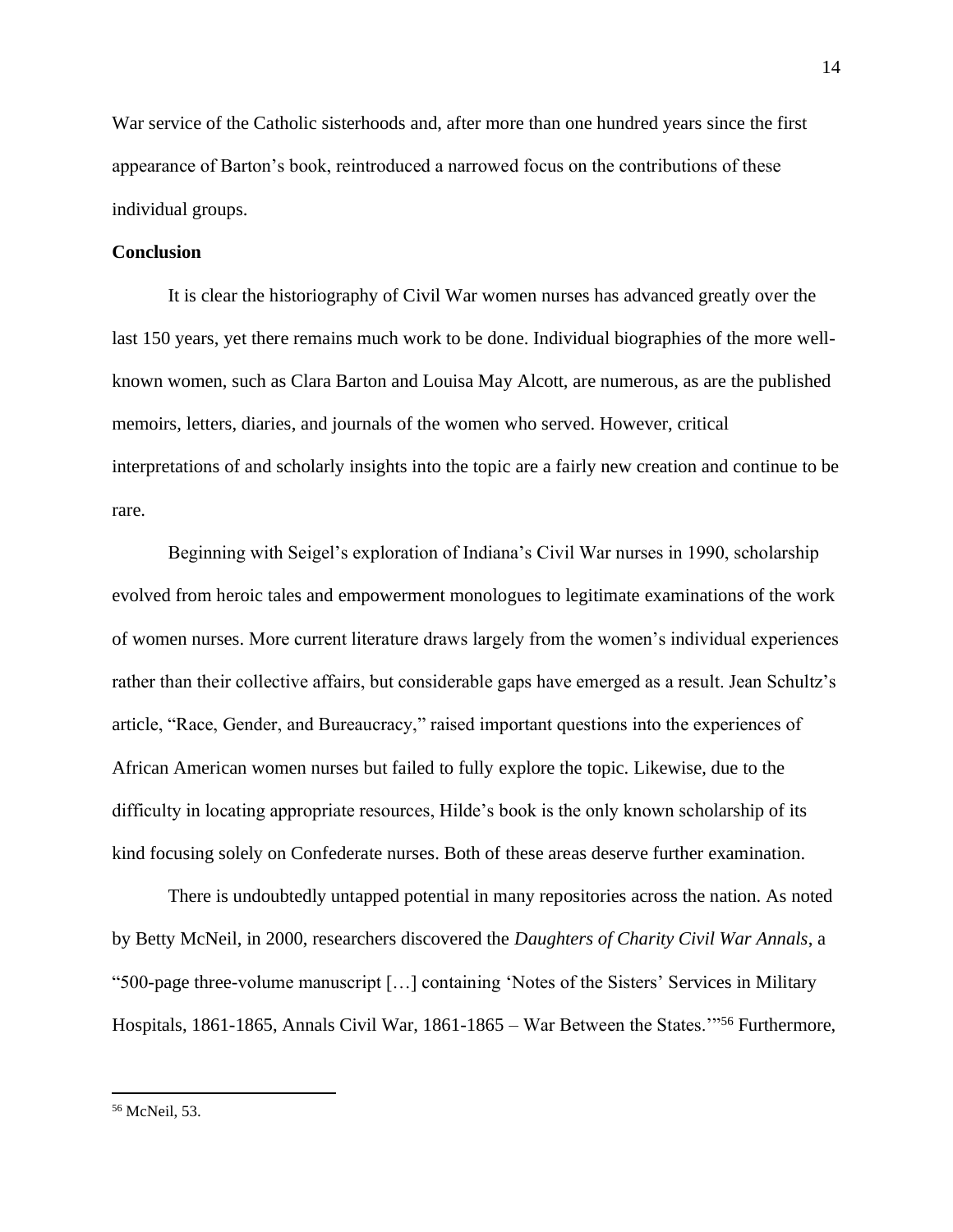recently digitized collections of papers, letters, and diaries, such as though held by Duke University, that have been largely neglected in favor of the more well-known published works offer compelling insight into women's perspectives of the Civil War and present an opportunity for greater research into those women who may have performed work as nurses without the official status.

With so little scholarly literature in existence, the opportunities for future research on the topic are boundless. A comparative approach, such as Schultz attempted in her 1994 article, could provide intriguing insight into the experiences of a variety of women. Drawing on the influence of gender history, historians could compare the experience of male nurses to that of female nurses in order to gain a clearer picture of the extent to which women were viewed negatively within the medical profession of the period. A more scientific approach might demonstrate the detailed manner in which women nurses improved upon existing medical practices to bring about lasting changes in healthcare. Even within the limited historiography currently in existence, many authors and historians have begun to ask new questions with regards to the Civil War's female nurses and have introduced new avenues of research which provide unlimited possibilities for future scholarship.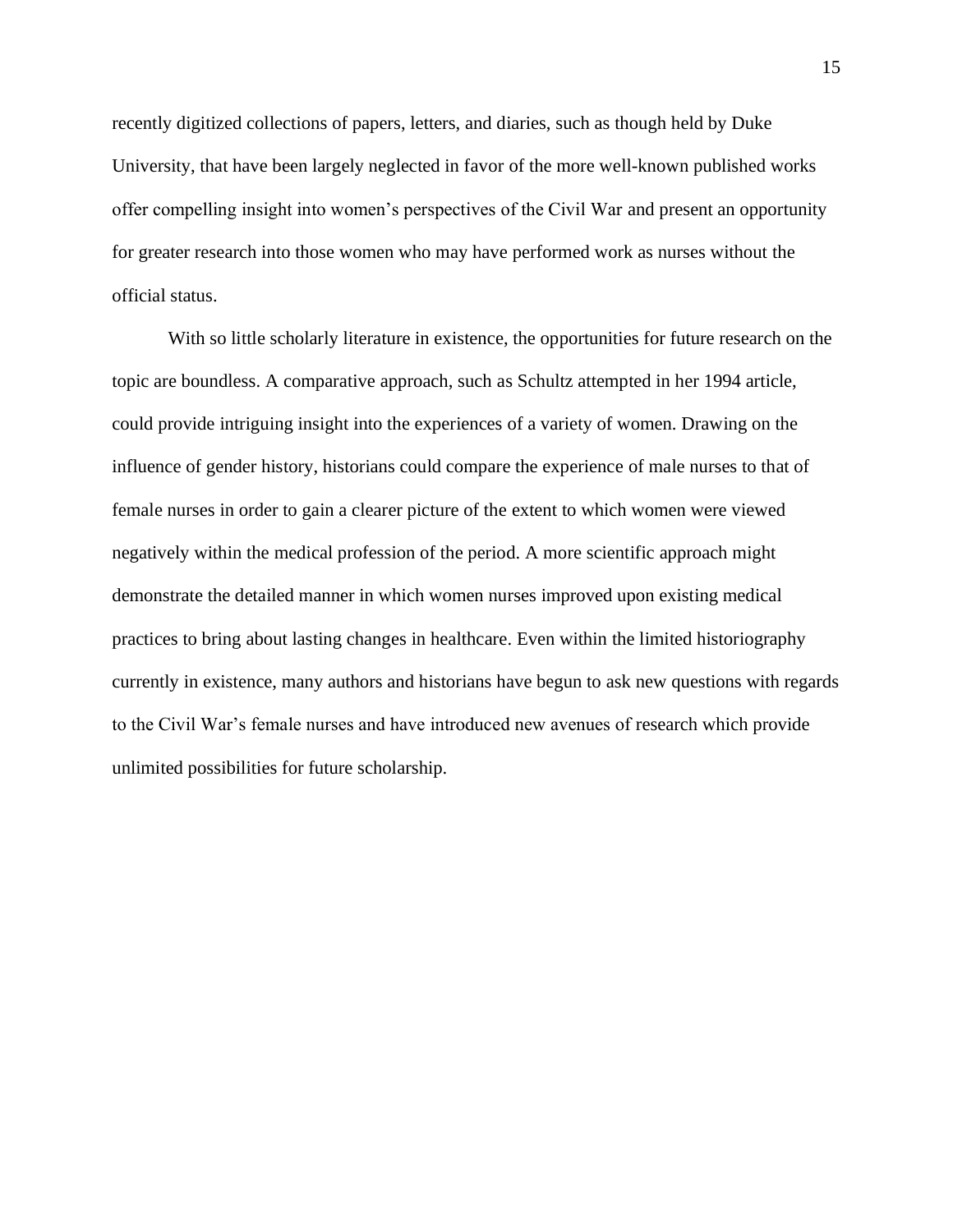## Bibliography

- Barton, George. *Angels of the Battlefield: A History of the Labors of the Catholic Sisterhoods in the Late Civil War*. Philadelphia: The Catholic Art Publishing Company, 1898. Google Books.
- Culpepper, Marilyn Mayer, and Pauline Gordon Adams. "Nursing in the Civil War." *American Journal of Nursing* 88, no. 7 (July 1988): 981-984. https://www.jstor.org/stable/3425867.
- Hanson, Kathleen S. "Down to Vicksburg: The Nurses' Experience." *Journal of the Illinois State Historical Society* 97, no. 4 (Winter 2004/2005): 286-309. https://www.jstor.org/stable/40193667.
- Hilde, Libra R. *Worth a Dozen Men: Women and Nursing in the Civil War South*. Charlottesville, VA: University of Virginia Press, 2012. https://ebookcentral-proquestcom.ezproxy.snhu.edu/lib/snhu-ebooks/reader.action?docID=3444036.
- Intravartolo, Cindy. "St. Mary's Goes to War: The Sisters of the Holy Cross as Civil War Nurses." *Journal of the Illinois State Historical Society* 107, nos. 3-4 (Fall/Winter 2014): 370-391. https://www.jstor.org/stable/10.5406/jillistathistsoc.107.3-4.0370.
- McNeil, D.C., Betty Ann. "Daughters of Charity: Courageous and Compassionate Civil War Nurses." *U.S. Catholic Historian* 31, no. 1 (Winter 2013): 51-72. https://www.jstor.org/stable/24584778.
- Moore, Frank. *Women of the War; Their Heroism and Self-Sacrifice*. Hartford, CT: S. S. Scranton & Co., 1867. Google Books.
- Oates, Louise. "Civil War Nurses." *American Journal of Nursing* 28, no. 3 (March 1928): 207- 212. https://www.jstor.org/stable/3408924.
- Schultz, Jane E. "Race, Gender, and Bureaucracy: Civil War Army Nurses and the Pension Bureau." *Journal of Women's History* 6, no. 2 (Summer 1994): 45-69. 10.1353/jowh.2010.0384.
- --------. "The Inhospitable Hospital: Gender and Professionalism in Civil War Medicine." *Signs: Journal of Women in Culture and Society* 17, no. 2 (Winter 1992): 363-392. https://www.jstor.org/stable/3174468.
- Seigel, Peggy Brase. "She Went to War: Indiana Women Nurses in the Civil War." *Indiana Magazine of History* 86, no. 1 (March 1990): 1-27. https://www.jstor.org/stable/27791351.
- Silber, Nina. *Daughters of the Union: Northern Women Fight the Civil War*. Cambridge, MA: Harvard University Press, 2005. https://search-ebscohost-